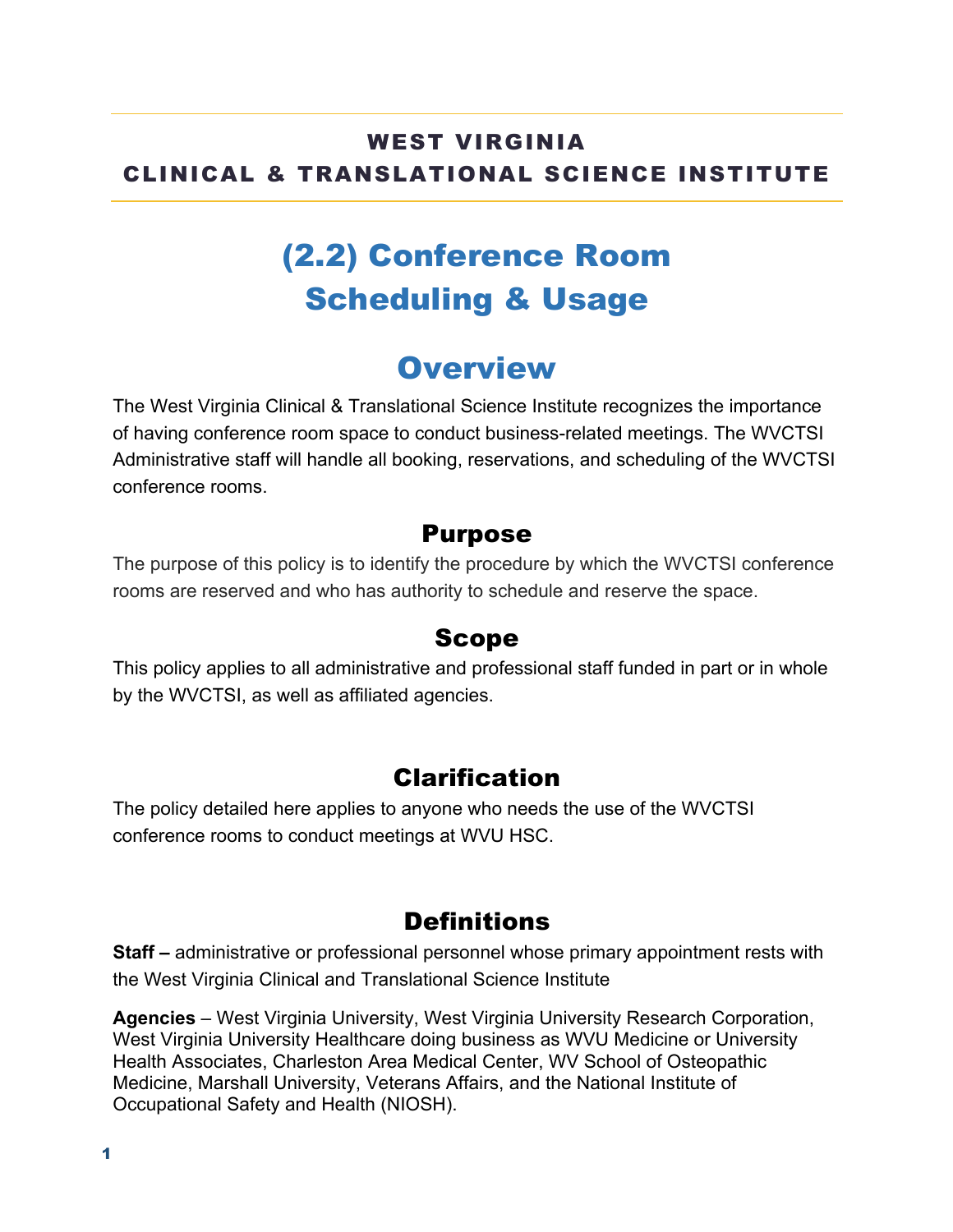# **Policy**

The WVCTSI designated administrative support staff must be notified of all WVCTSI conference room reservations and scheduling needs.

Once a day and time is identified and requested for a meeting, the WVCTSI Administrative team will reserve and schedule the meeting in the Outlook calendar shared with WVCTSI staff. The decision to cancel and/or move the meeting to accommodate another request can only be made if requested by the WVCTSI Administrative Core, including director/PI, director of strategic operations, director of research administration, and the director of investigator development or through discussion with the other meeting's organizer.

WVCTSI will also allow affiliated agencies to hold meetings in the conference rooms, pending availability. The Administrative team will make every effort to accommodate requests as they are made.

## Procedures

Anyone with conference room needs shall contact the WVCTSI administrative support staff, which includes designated administrative assistants /or administrative manager to reserve the WVCTSI conference room.

#### **Scheduling a WVCTSI Conference Room:**

- 1. Contact WVCTSI designated administrative support staff to inquire about conference room availability.
- 2. WVCTSI administration team will confirm or deny a reservation request based on availability. Number of participants will also be taken into consideration when assigning a conference room for the meeting to best maximize available space.
- 3. Once the reservation is confirmed, the time and date of meeting will be added to the appropriate WVCTSI Conference Room Calendar, which is shared to all staff whose primary employment resides with the West Virginia Clinical and Translational Science Institute. If the reservation is made for G150 (WVCTSI Large Conference Room), the usage will also be entered into 25Live (WVU's room reservation system), as that room is available for general WVU/HSC use.
- 4. The requester must indicate what type of meeting is being conducted, how many people plan to attend, if catering is included, and possible audio/visual needs which include video conferencing, teleconferencing, and digital presentation capabilities. For those funded in part or in whole by WVCTSI, these capabilities will be executed by WVCTSI administrative staff.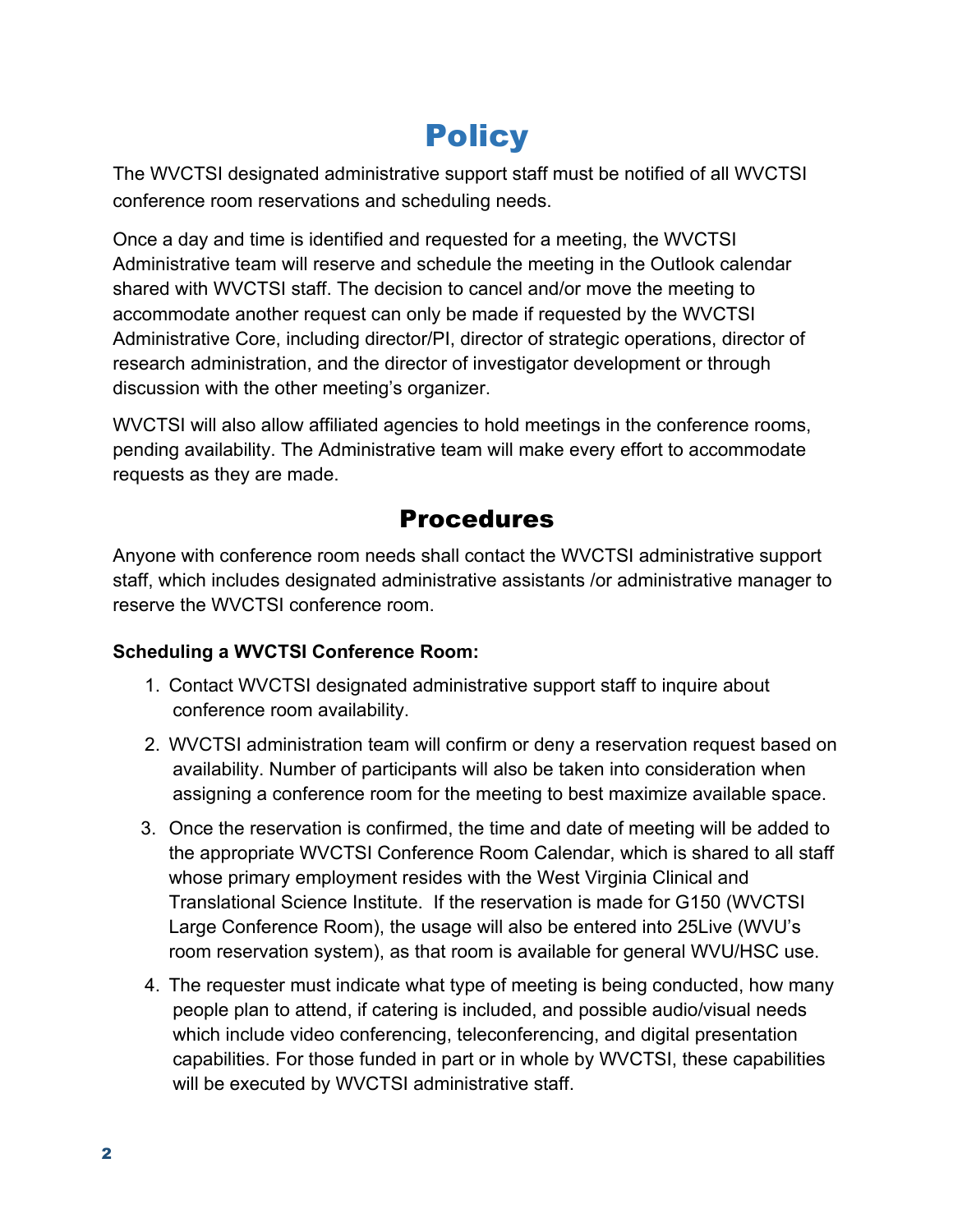- For those that aren't funded/supported by WVCTSI and need support from IT for MDTV, video, and network connectivity issues, the link for MDTV support is listed below:
	- − http://its.hsc.wvu.edu/forms-and-requests/mdtv-videoconferencingrequest/
- Those using G150 who are not affiliated with WVCTSI should also work with WVU HSC IT for audio/visual support.

#### **Conference Room Usage:**

- 1. At the end of each day, conference room schedules for the following day will be posted both inside and outside the door of each WVCTSI conference room for reference. Conference room users should be mindful of the schedule.
- 2. Staff and colleagues are welcome to utilize the conference rooms on an impromptu basis if they are vacant.
- 3. Those using the conference rooms should leave them clean and tidy following usage of the space. This includes shut down of a/v equipment, clean up and disposal of any catering items, and removal of any materials used during the session.
- 4. For the small and medium-sized conference rooms (G137 and G139), the sliding doors should remain open when not in use. A closed door signals that the room is in use.

## Roles and Responsibilities

The responsibility for interpretation of this policy rests with the WVCTSI director of strategic operations.

# Revision History

| <b>Revision</b>                                                                                                                                                                                    | Date              |
|----------------------------------------------------------------------------------------------------------------------------------------------------------------------------------------------------|-------------------|
| This procedure was revised to reflect the new space and room<br>numbers for WVCTSI following the October 2017 relocation. It also<br>reflects the integration of 25 Live for scheduling Room G150. | <b>March 2018</b> |